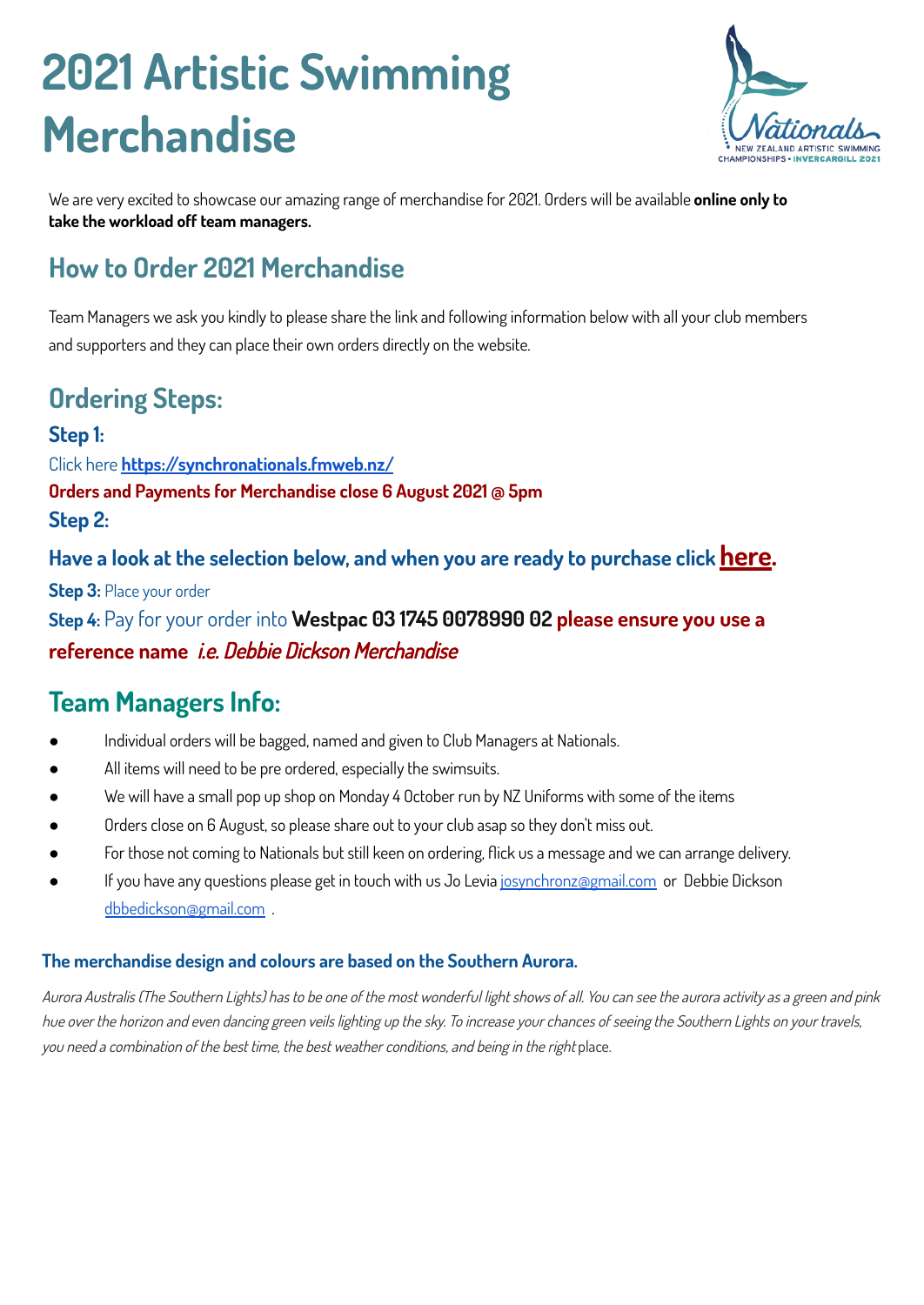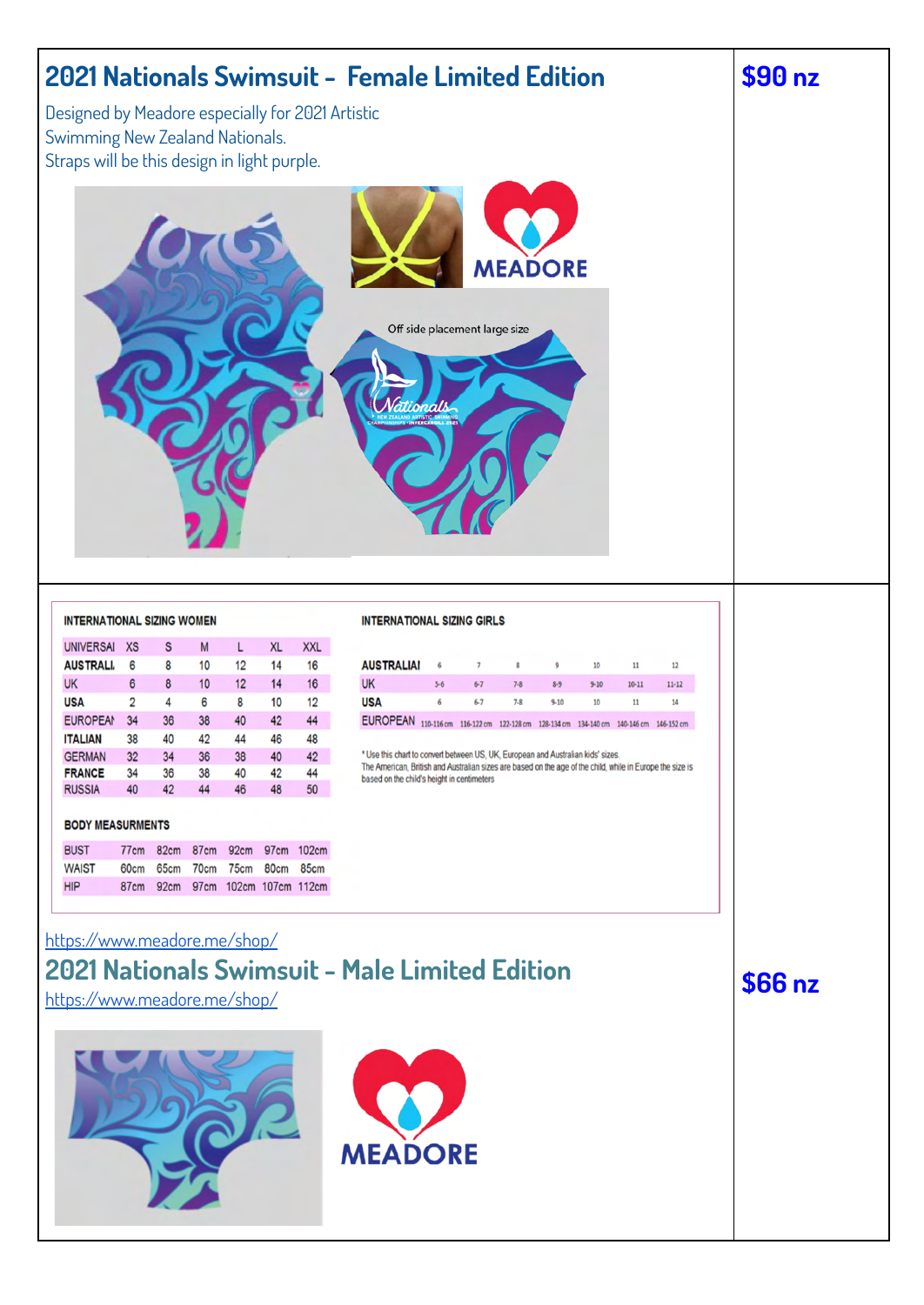| <b>BOYS</b>                                                                                                                                                                            |                       |                       |                       |                          |                       |                       |                                          |
|----------------------------------------------------------------------------------------------------------------------------------------------------------------------------------------|-----------------------|-----------------------|-----------------------|--------------------------|-----------------------|-----------------------|------------------------------------------|
| <b>INTERNATIONAL</b><br><b>AUSTRALIA</b>                                                                                                                                               | 6Y<br>6               | 8Y<br>8               | <b>10Y</b><br>10      | <b>12Y</b><br>12         | <b>14Y</b><br>14      | <b>16Y</b><br>16      |                                          |
| Height<br>(cm)<br>Chest<br>(c <sub>m</sub> )<br>Waist<br>(c <sub>m</sub> )<br>Hips<br>(c <sub>m</sub> )                                                                                | 118<br>59<br>55<br>64 | 128<br>65<br>59<br>70 | 140<br>71<br>62<br>76 | 152<br>77<br>67<br>79    | 164<br>83<br>72<br>85 | 170<br>88<br>77<br>91 |                                          |
| <b>Dune Swim Towel</b><br>Colour - Sublimated Purple with 2021 Nationals Logo<br><b>Sports Towel description:</b><br>400gsm Polyester/Cotton Sports Towel, Towel size 100cm x 40cm     |                       |                       |                       |                          |                       |                       | \$32.00 nz                               |
|                                                                                                                                                                                        |                       |                       | ionals                | <b>INVERCARGILL 2021</b> |                       |                       |                                          |
| <b>Beanies</b><br>Atlantis Vogue Beanie Navy<br>Atlantis Vogue Beanie Turquoise<br><b>Black Beanie</b><br><b>Description</b>                                                           |                       |                       |                       |                          |                       |                       | <b>Beanie with</b><br>Pom pom<br>\$25 nz |
| Cable knit pattern, made with thick yarn and fleece lining<br>$\bullet$<br>100% Acrylic knit, Fold up Band, One size fits all<br>FRONT                                                 |                       |                       |                       |                          |                       |                       | <b>Beanie</b><br>\$15 <sub>nz</sub>      |
|                                                                                                                                                                                        |                       |                       | <b>FRONT</b>          |                          |                       |                       |                                          |
| <b>Sublimated Rugby Jersey</b><br>Colour - Sublimated Purple/Blue/ Teal with 2021 Nationals Logo<br>Description: Long Sleeve Sublimated Rugby Jersey, 270gsm<br><b>Easy Dry Fabric</b> |                       |                       |                       |                          |                       |                       | \$70 nz                                  |
|                                                                                                                                                                                        |                       |                       |                       |                          |                       |                       |                                          |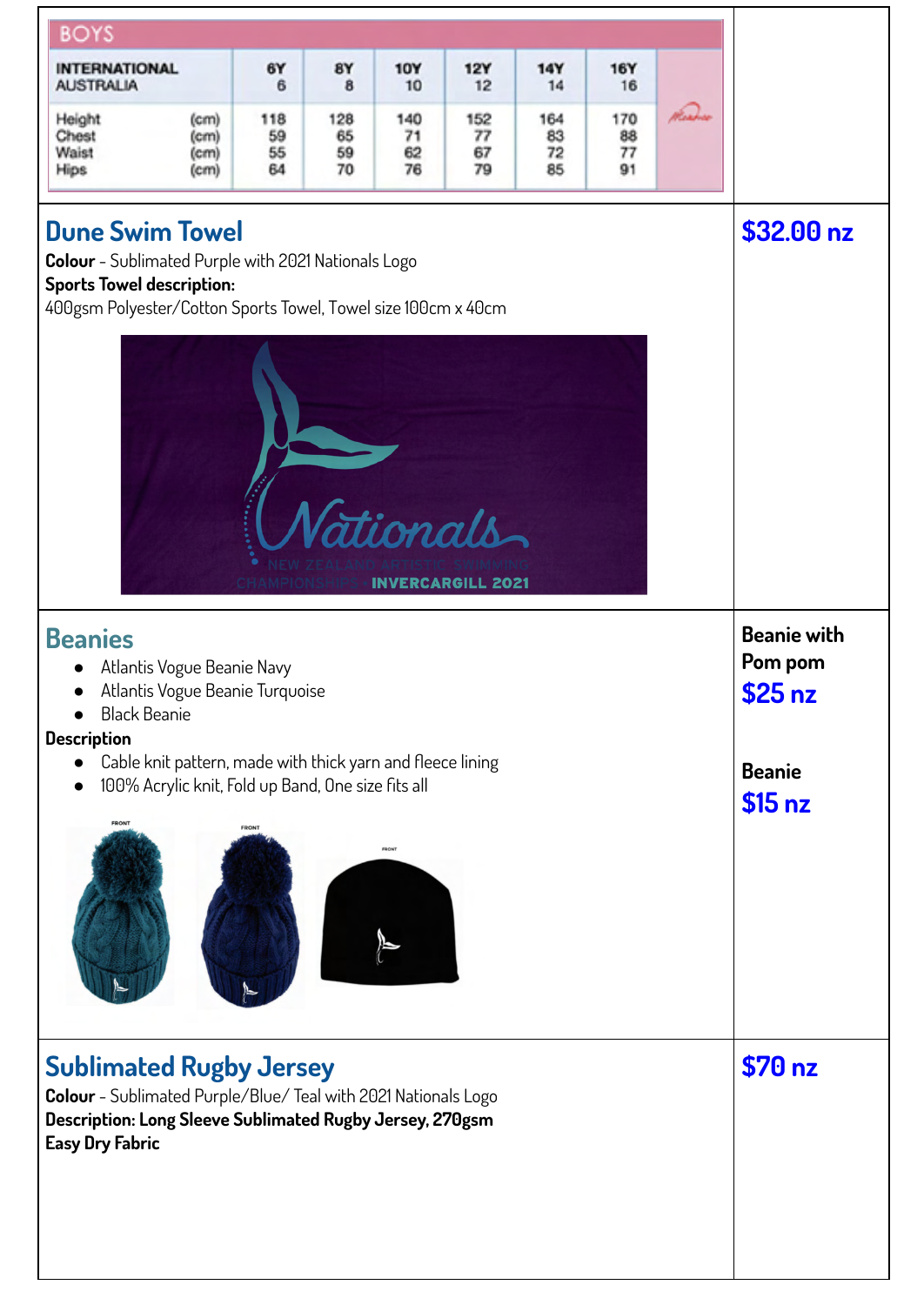